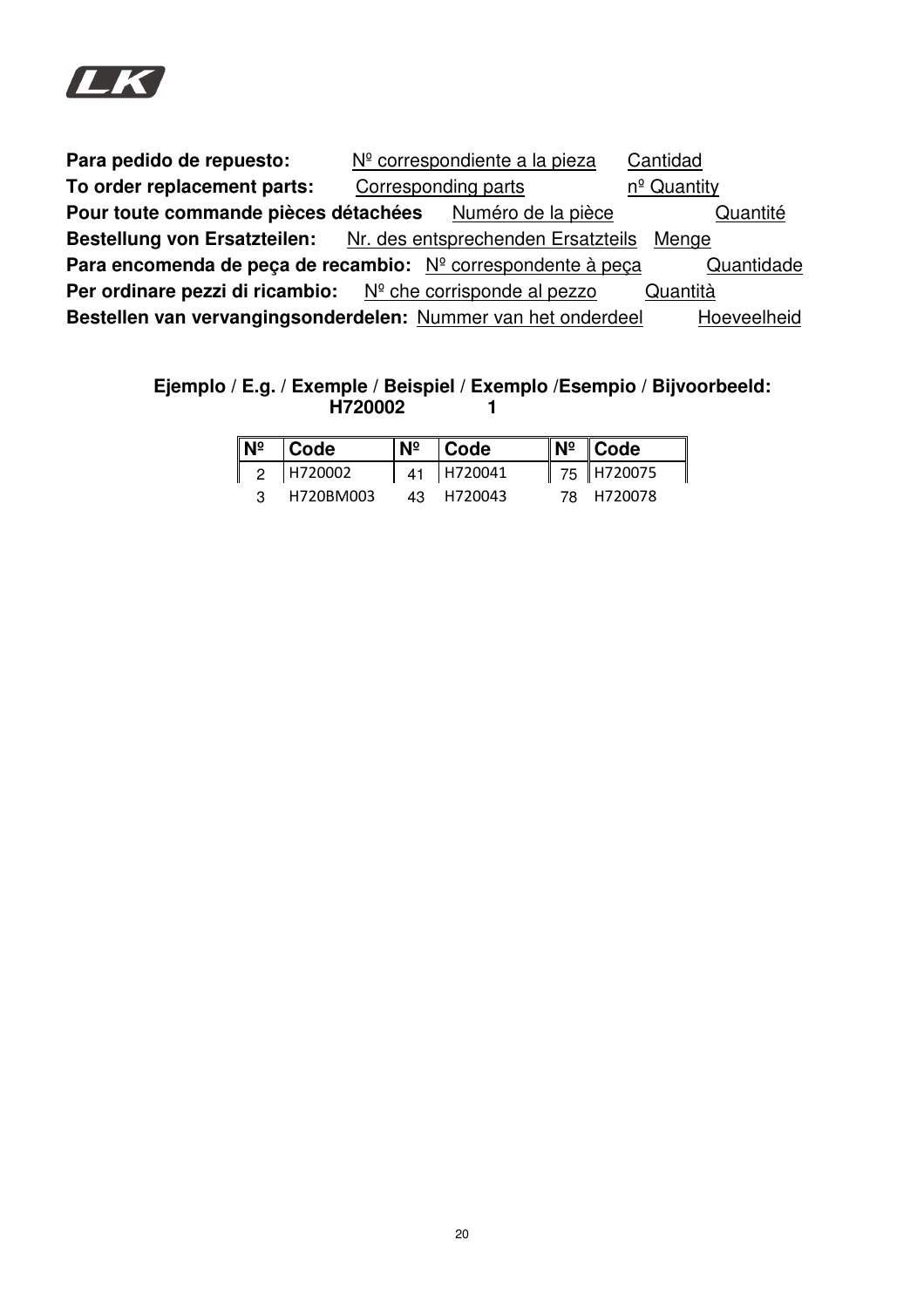

## **LK7200 Upright**

**SK2000L** 



| Nº | Code    | Νº | Code    |
|----|---------|----|---------|
| 0  | 0190418 | 12 | 0190430 |
|    | 0190419 | 13 | 0190431 |
| 2  | 0190420 | 14 | 0190432 |
| 3  | 0190421 | 17 | 0190434 |
| 9  | 0190427 | 19 | 0190436 |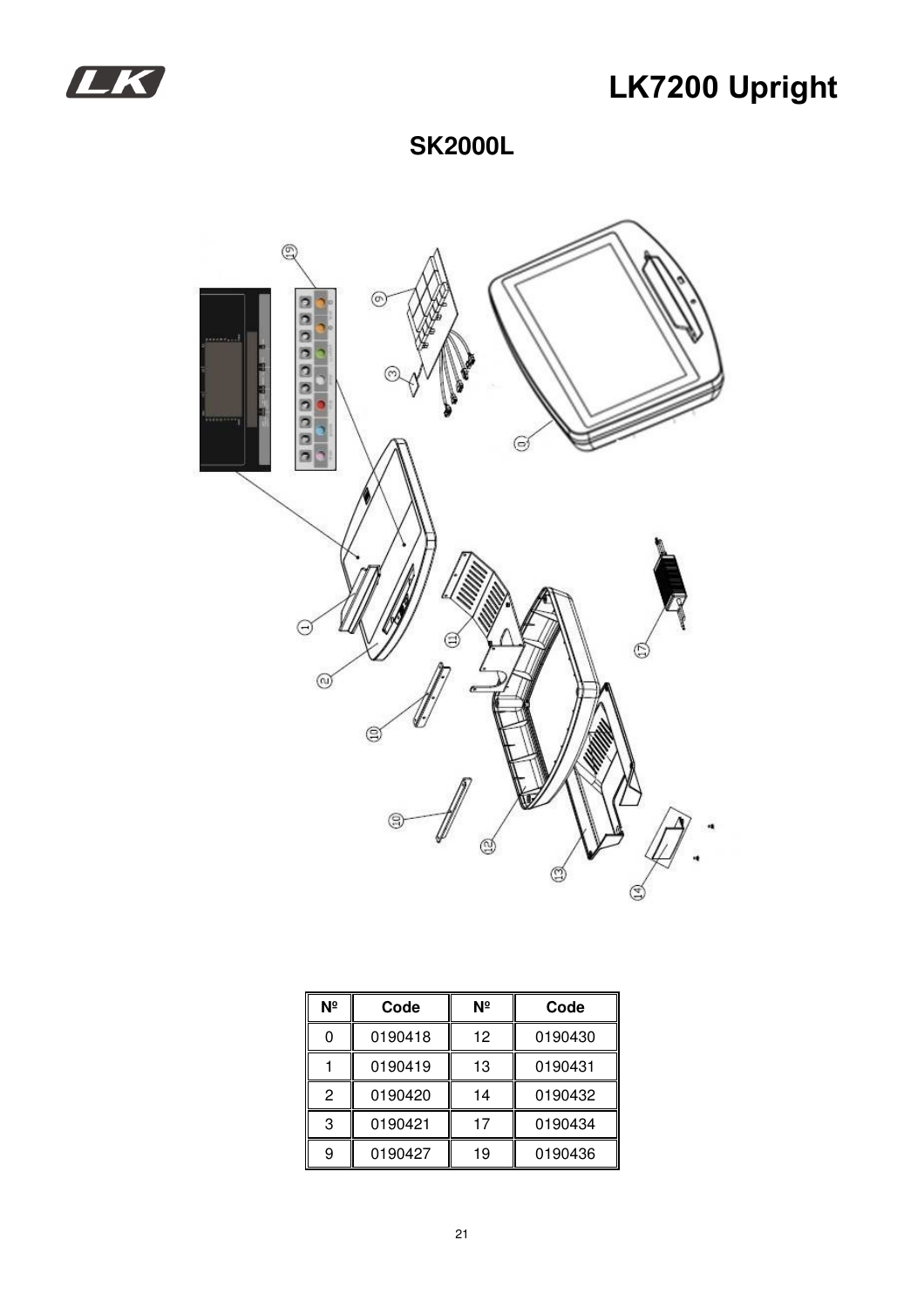

## **LK7200 Upright**

### **SK2000T**



| Nº | Code    | Νº | Code    |
|----|---------|----|---------|
| 0  | 0190438 | 17 | 0190447 |
|    | 0190419 | 20 | 0190448 |
| 2  | 0190439 | 21 | 0190449 |
| 3  | 0190440 | 22 | 0190450 |
| 9  | 0190446 | 23 | 0190451 |
| 12 | 0190430 | 24 | 0190452 |
| 13 | 0190431 | 25 | 0190453 |
| 14 | 0190432 | 26 | 0190454 |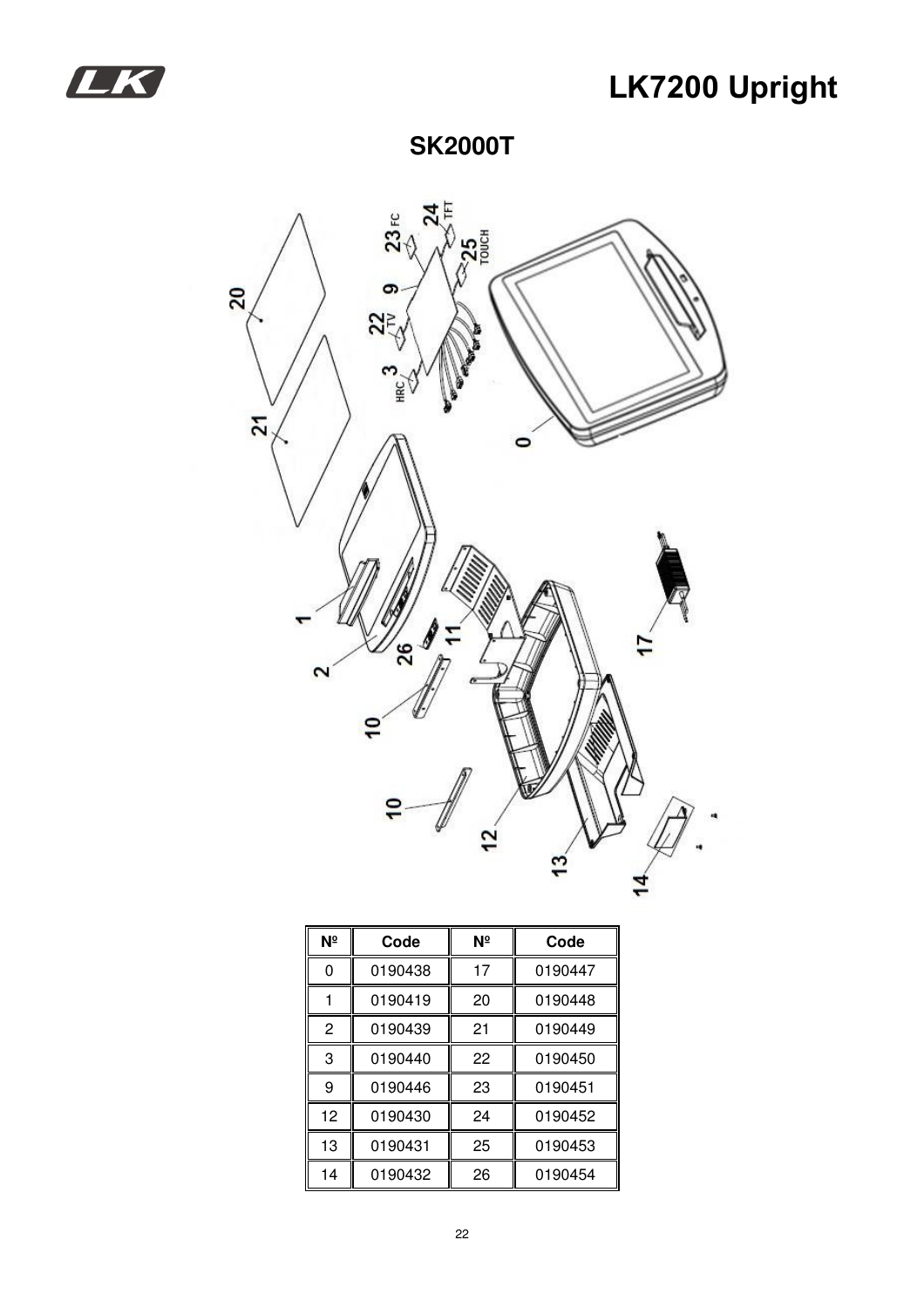



# $C \in$

| Español           | Por medio de la presente Exercycle S.L. declara que este<br>producto cumple con los requisitos esenciales y cualesquiera<br>otras disposiciones aplicables o exigibles de las Directivas<br>2009/125/CE, 2011/65/CE, 2004/108/CE y 2006/95/CE.          |
|-------------------|---------------------------------------------------------------------------------------------------------------------------------------------------------------------------------------------------------------------------------------------------------|
| English           | Hereby, <i>Exercycle S.L</i> , declares that this product is in<br>compliance with the essential requirements and other relevant<br>provisions of Directives 2005/32/EC, 2011/65/EC, 2004/108/EC<br>and 2006/95/EC.                                     |
| Français          | Par la présente Exercycle S.L déclare que cette appareil est<br>conforme aux exigences essentielles et aux autres dispositions<br>des directives<br>2009/125/CE, 2011/65/CE,<br>pertinentes<br>2004/108/CE et 2006/95/CE.                               |
| Deutsch           | Hiermit erklärt Exercycle S.L, dass sich das<br>Gerät in<br>Übereinstimmung mit den grundlegenden Anforderungen und<br>übrigen einschlägigen Bestimmungen der<br>Richtlinien<br>den<br>2009/125/EG, 2011/65/EG, 2004/108/EG und 2006/95/EG<br>befindet. |
| Português         | Exercycle S.L. declara que este producto está conforme com<br>os requisitos essenciais e outras disposições das Directivas<br>2009/125/CE, 2011/65/CE, 2004/108/CE e 2006/95/CE.                                                                        |
| Italiano          | Con la presente Exercycle S.L. dichiara che questo prodotto è<br>conforme ai requisiti essenziali ed alle altre disposizioni<br>pertinenti stabilite delle direttive 2009/125/CE, 2011/65/CE,<br>2004/108/CE e 2006/95/CE.                              |
| <b>Nederlands</b> | Hierbij verklaart Exercycle S.L. dat<br>het<br>produkt<br><i>in</i><br>overeenstemming is met de essentiële eisen en de andere<br>relevante bepalingen van richtlijnen 2009/125/EG, 2011/65/EG,<br>2004/108/EG en 2006/95/EG.                           |